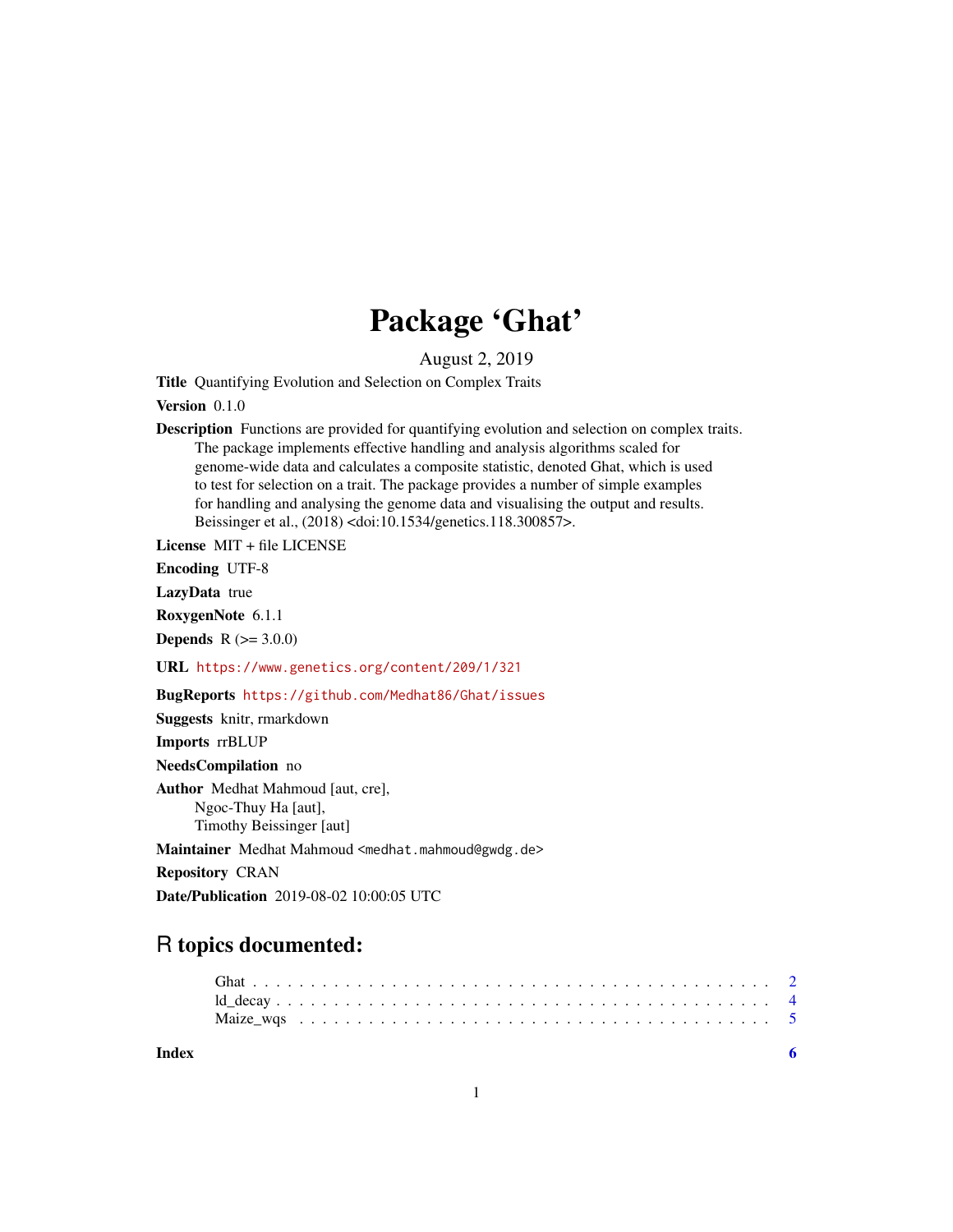#### <span id="page-1-0"></span>Description

G-hat: R function to estimate G-hat from allele frequency and effect size data.

#### Usage

```
Ghat(effects = effects, change = change, method = "scale",
 perms = 1000, plot = "Both", blockSize = 1000, num\_eff = NULL)
```
#### Arguments

| effects   | Vector of allele effects.                                                                                                                                                                                                                |
|-----------|------------------------------------------------------------------------------------------------------------------------------------------------------------------------------------------------------------------------------------------|
| change    | Vector of changes in allele frequency (could be positive, negative or zero).                                                                                                                                                             |
| method    | "vanilla" (assumes complete linkage equilibrium between markers), "trim" (ex-<br>cludes markers to approximate linkage equilibrium some of the extreme values)<br>or "scale" (scales results to reflect underlying levels of linkage LD) |
| perms     | Number of permutations to run.                                                                                                                                                                                                           |
| plot      | "Ghat", "Cor", or "Both", Should a plot of the Ghat or correlation test be re-<br>turned?                                                                                                                                                |
| blockSize | How large should blocks for trimming be? Only required if method $=$ "trim".                                                                                                                                                             |
| num_eff   | The effective number of independent markers, to be used only in conjunction<br>with the "scale" method, above (see "ld_decay" function or use help (?ld_decay).                                                                          |

#### Value

Ghat Ghat-value

Cor Correlation between alleles frequencies and their effects

p.val two-sided P-value of Evidence of selection

plot relationship between estimated allelic effects at individual SNPs and the change in allele frequency over generations

#### Examples

```
#Example-1 Both SNP effects and change in allele frequency are known
maize <- Maize_wqs[[1]]
result.adf <- Ghat(effects =maize[,1], change=maize[,2], method="scale",
                    perms=1000, plot="Ghat", num_eff=54.74819)
mtext(paste("WQS ADF test for selection, pval = ", round(result.adf$p.val,4)))
message (c(result.adf$Ghat , result.adf$Cor , result.adf$p.va))
```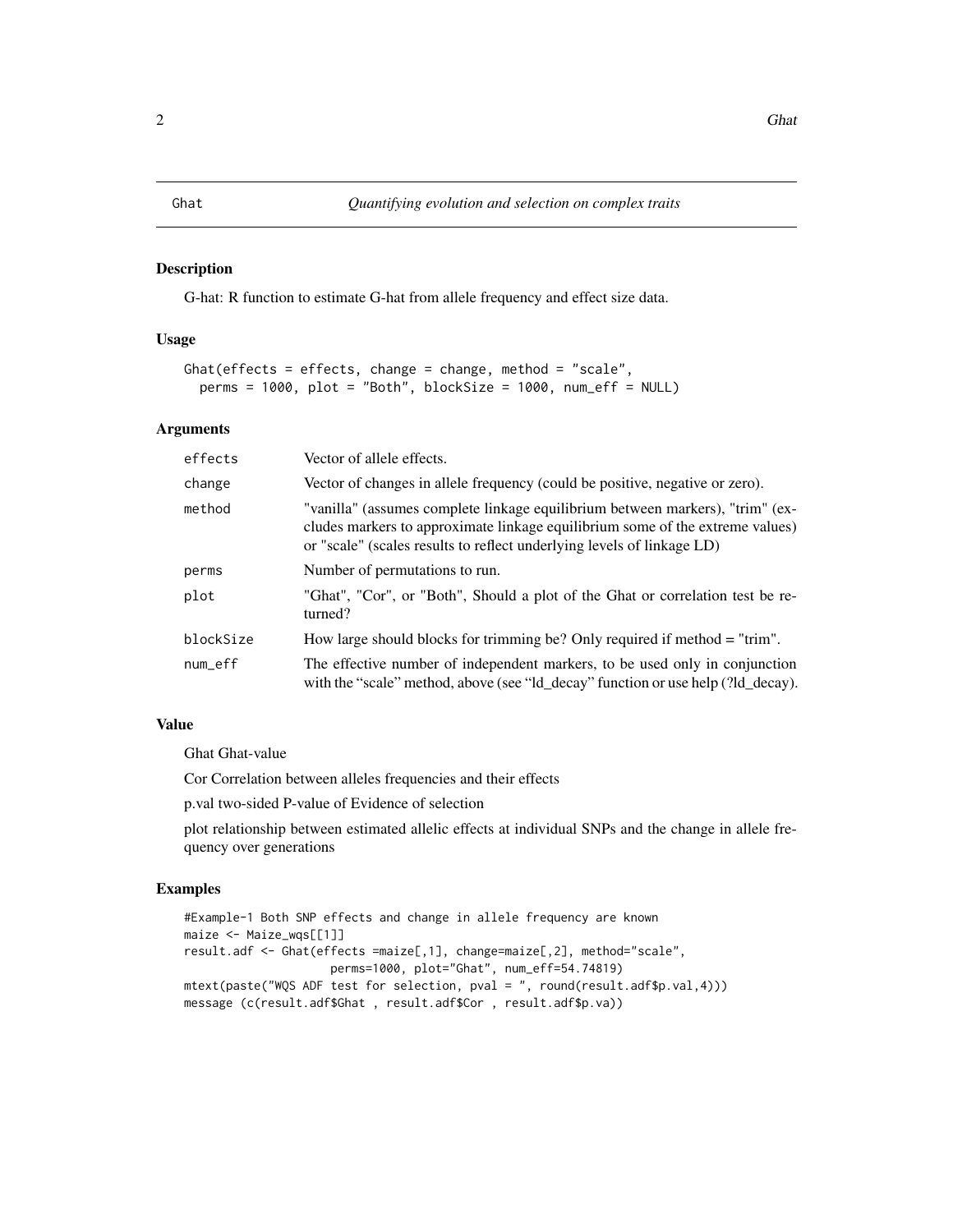Ghat

```
#Example-2 Both SNP effects and change in allele frequency are known
## step 1: #run rrBLUP and estimating allels effects
                                              ##library(Ghat)
library(parallel)
library(rrBLUP)
phe
              <- Maize_wgs[[2]]
              <- Maize_wqs[[3]]
map<- Maize_wqs[[4]]
gen
              <-phe[which(is.na(phe[,2])==FALSE),]
phe
              <-gen[which(is.na(phe[,2])==FALSE),]
gen
result
              <- mixed.solve(phe[,2],
                         Z= as.matrix(gen[,2:ncol(gen)]),
                         X= model.matrix(phe[,2]~phe[,3]),
                         K=NULL, SE=FALSE, return.Hinv=FALSE,
                         method="ML")
## step 2: is to calculate the allele frequency at Cycle 1 and 3##
CycleIndicator
              <- as.numeric(unlist(strsplit(gen$X,
                split="_C") [seq(2, 2*nrow(gen), 2)]Cycle1
              <- gen[which(CycleIndicator == 1),]
Cycle3
              <- gen[which(CycleIndicator == 3),]
CycleList
              <- list(Cycle1, Cycle3)
frequencies
              \leq matrix(nrow=ncol(gen)-1,ncol=2)
for(i in 1:2}{
 frequencies[,i] <- colMeans(CycleList[[i]][,-1], na.rm=TRUE)/2
ł
frequencies
              <- as.data.frame(frequencies)
names(frequencies) <- c("Cycle1","Cycle3")
change<-frequencies$Cycle3-frequencies$Cycle1
#### step 3: Calculate LD Decay
1<sub>d</sub><- ld_decay (gen=gen, map=map,
                        max_win_snp=2000, max.chr=10,
                        cores=1, max_r2=0.03)## step 4: Calculate Ghat
                                              ##Ghat.adf
        <- Ghat(effects=result$u, change=change, method = "scale",
              perms=1000, plot="Ghat", num_eff = 54.74819)
message (paste("Ghat=", Ghat.adf$Ghat,
        "Cor=", Ghat.adf$Cor,
        "P-val=", Ghat.addfp.va, sep = "")
```
3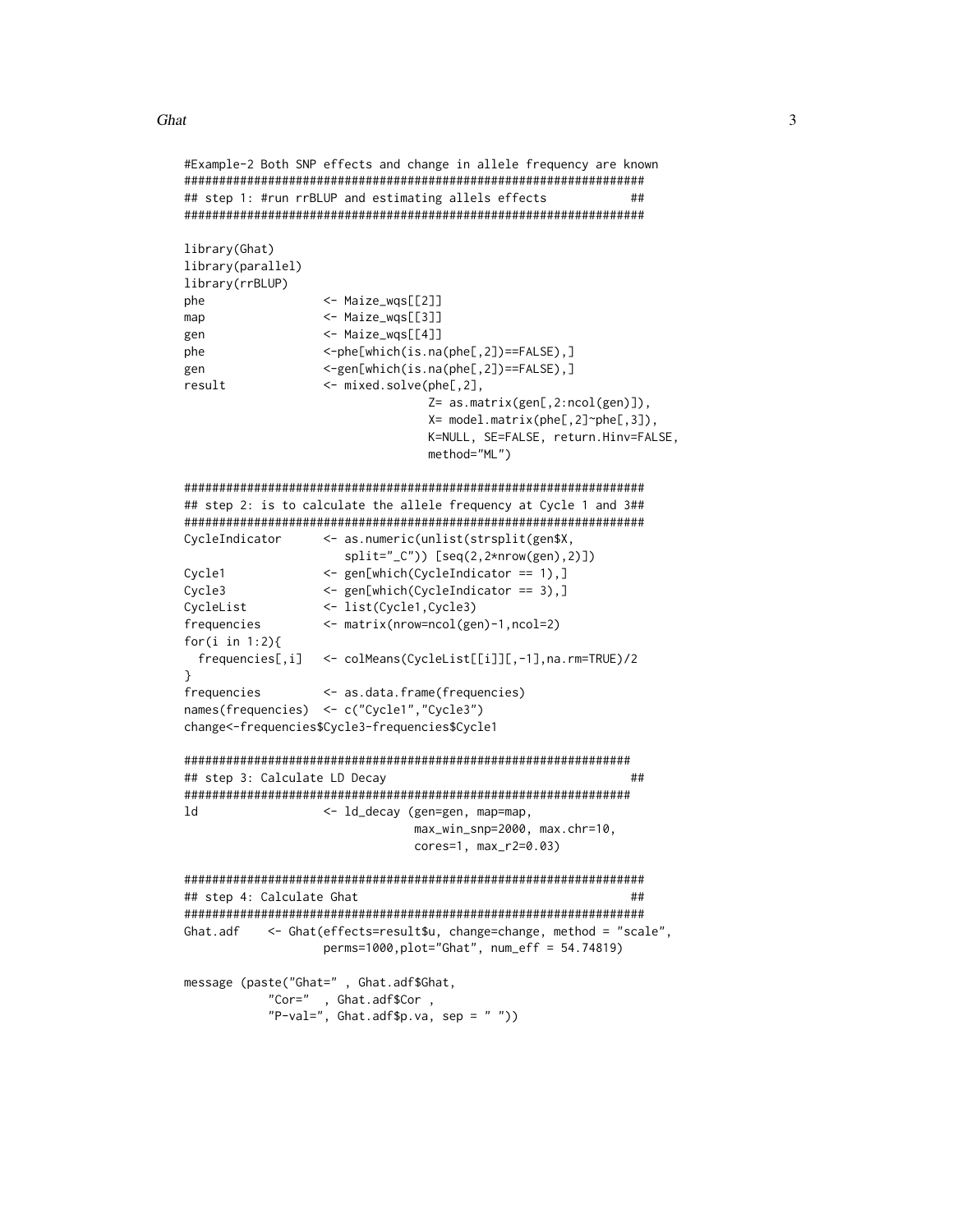<span id="page-3-0"></span>

#### Description

ld\_decay: R function for calculating the effective number of independent markers

#### Usage

 $ld\_decay$ (gen = gen, map = map, max\_win\_snp = 2000,  $max.chr = max.chr$ , cores = 1,  $max_r2 = max_r2$ )

#### Arguments

| gen           | Matrix of genotype data. Individuals in rows, genotypes $(0, 1, 2)$ in columns.                                                                                          |
|---------------|--------------------------------------------------------------------------------------------------------------------------------------------------------------------------|
| map           | Dataframe inculding the name for each marker with a corresponding chromo-<br>some number and physical position.                                                          |
| $max_w in_sp$ | The maximum number of markers in each window. Sets the maximum number<br>of markers allowed per window within a chromosome before estimating the LD.<br>Default is 2000. |
| max.chr       | Chromosomes above this number will be excluded from the analysis.                                                                                                        |
| cores         | Numer of cores for using parallelized calculation, Default is 1 for windows ma-<br>chine.                                                                                |
| $max_r2$      | the threshold of $r^2$ to calculate the effective number of independent markers.                                                                                         |

#### Value

cor: Correlation matrix

ch\_eff\_nmark: The Number of independent marker per chromosome

eff\_nmark: The effective number of independent markers

#### Examples

```
library("parallel")
gen <- Maize_wqs[[4]]
map <- Maize_wqs[[3]]
Res_ld <- ld_decay (gen=gen, map=map, max_win_snp=2000,
                  max.chr=10, cores=1, max_r2=0.03)
```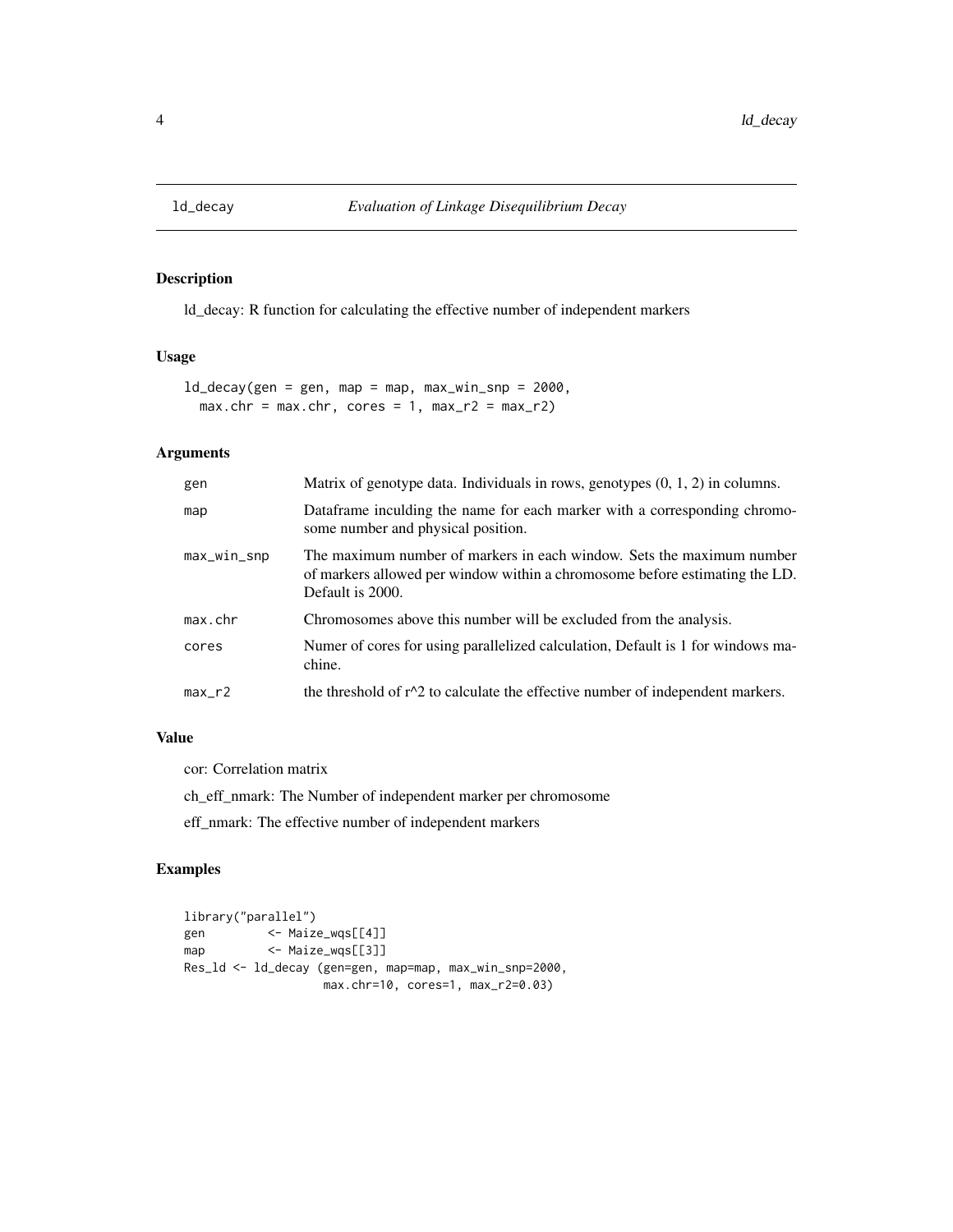<span id="page-4-0"></span>

#### Description

The Wisconsin Quality Synthetic (WQS) maize population datasets.

#### Usage

Maize\_wqs

#### Format

A list of 4 data sets:

- Dataset-1 Data frame including all SNP effects and changes in allele frequencies between cycle 2 and 5.
- Dataset-2 BLUP breeding values for Acid Detergent Fiber (ADF) involving 5 generations of selection.
- Dataset-3 Map file: Each line of the Map file describes a single marker and must contain at least three columns. 1: chromosome number; 2: SNP (snp id); 3: SNP position (in base-pairs (bp)).
- Dataset-4 Maize Genotype (Illumina MaizeSNP50 BeadChip); an Infinium HD assay (Illumina, Inc. San Diego, CA). 10,017 SNP markers (0,1 and 2) after filtration, distributed across the maize genome (Ganal et al.2011).

#### Source

Lorenz, A. J., Beissinger, T.M., Rodrigues, R., de Leon, N. 2015. Selection for silage yield and composition did not affect genomic diversity within the Wisconsin Quality Synthetic maize population. Genes Genomes Genetics. DOI: 10.1534/g3.114.015263.

#### Examples

|     | maize $\leq$ Maize_wqs[[1]] |
|-----|-----------------------------|
| phe | $\leq$ Maize_wgs[[2]]       |
| map | <- Maize_wgs[[3]]           |
| gen | <- Maize_wqs[[4]]           |